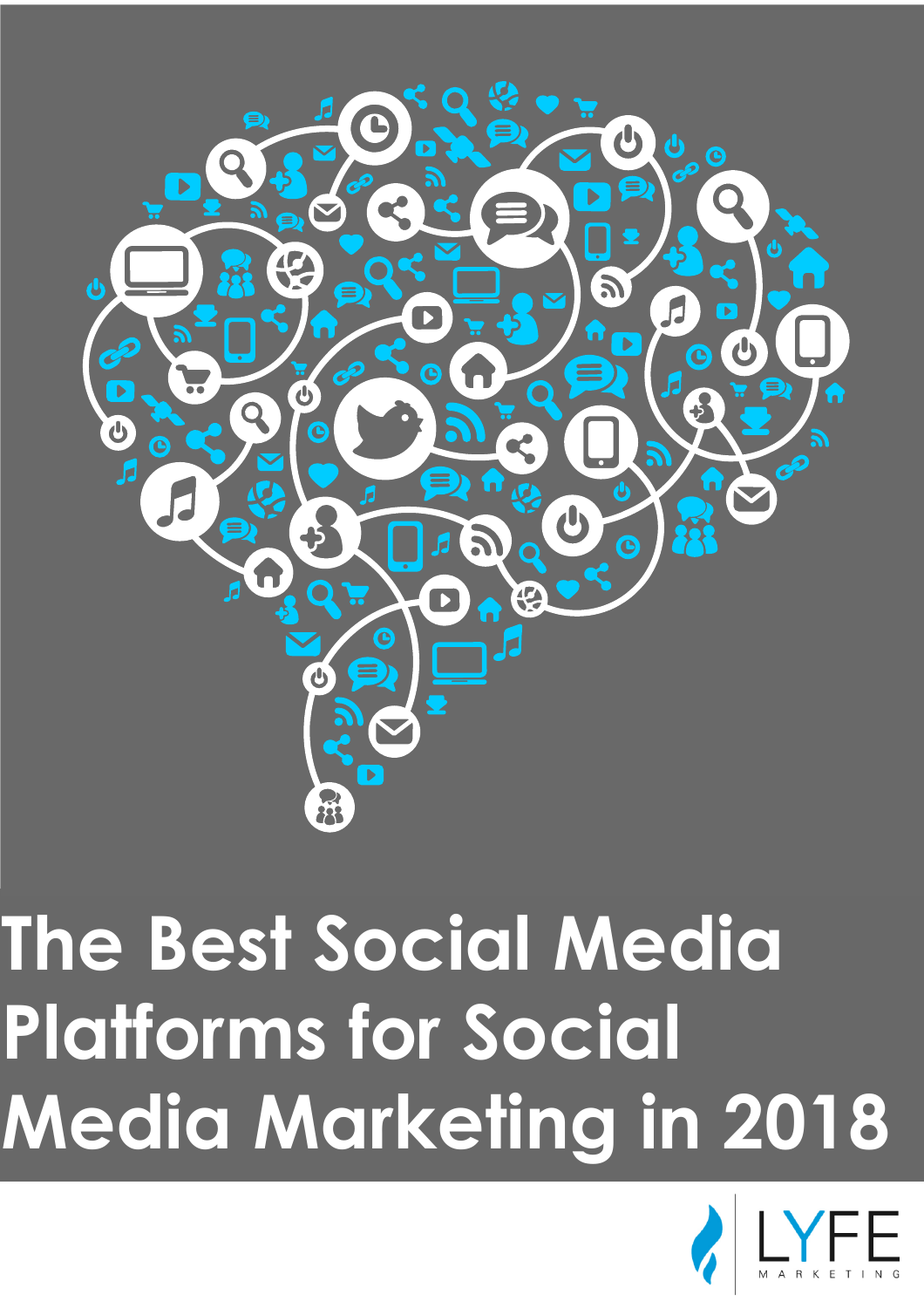

## LYFE MARKETING:MEET THE PUBLISHER

LYFE Marketing is a digital marketing agency. We help small businesses develop and implement digital marketing campaigns that drive traffic, leads, and sales.



Our agency has helped small businesses implement SEO campaigns that has [increased revenue by \\$96,664.98.](https://www.lyfemarketing.com/smb-seo-results/)

Our agency has implemented social media management campaigns that have [generated over 54,874 followers](https://www.lyfemarketing.com/social-media-management-case-study/).

Our agency has implemented advertising campaigns that have [increased sales for small businesses by 457%.](https://www.lyfemarketing.com/social-media-increase-sales/)

 Our agency has managed over \$50M in online advertising spend for small businesses on Facebook, Google, and other platforms.

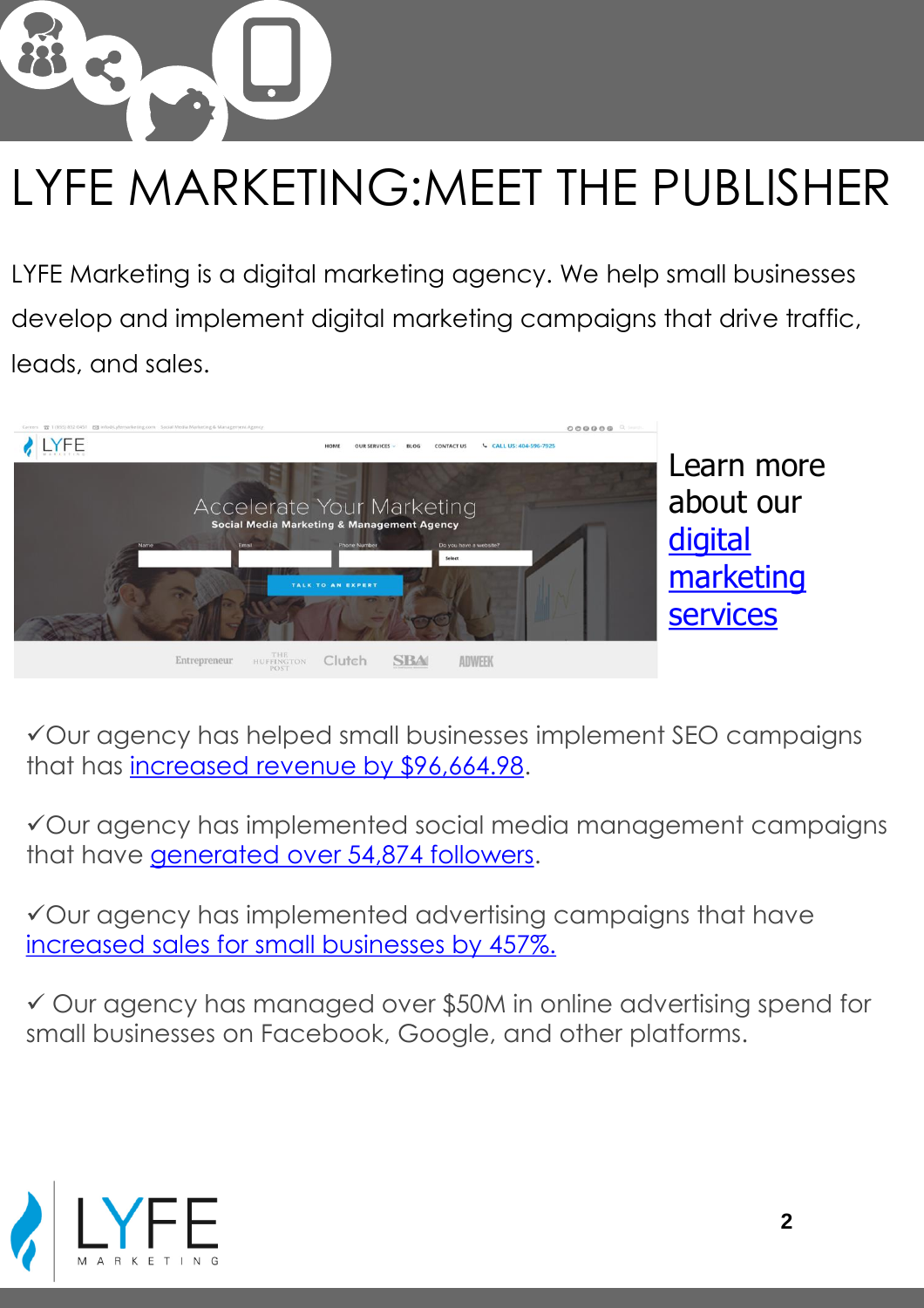

## **CONTENTS**

| <b>INTRO</b>     | $\mathfrak{S}$ |
|------------------|----------------|
| <b>FACEBOOK</b>  | $\overline{4}$ |
| <b>INSTAGRAM</b> | $\overline{7}$ |
| <b>TWITTER</b>   | 11             |
| <b>LINKEDIN</b>  | 14             |
| YOUTUBE          | 17             |
| <b>PINTEREST</b> | 20             |
| <b>NEED HELP</b> | 23             |

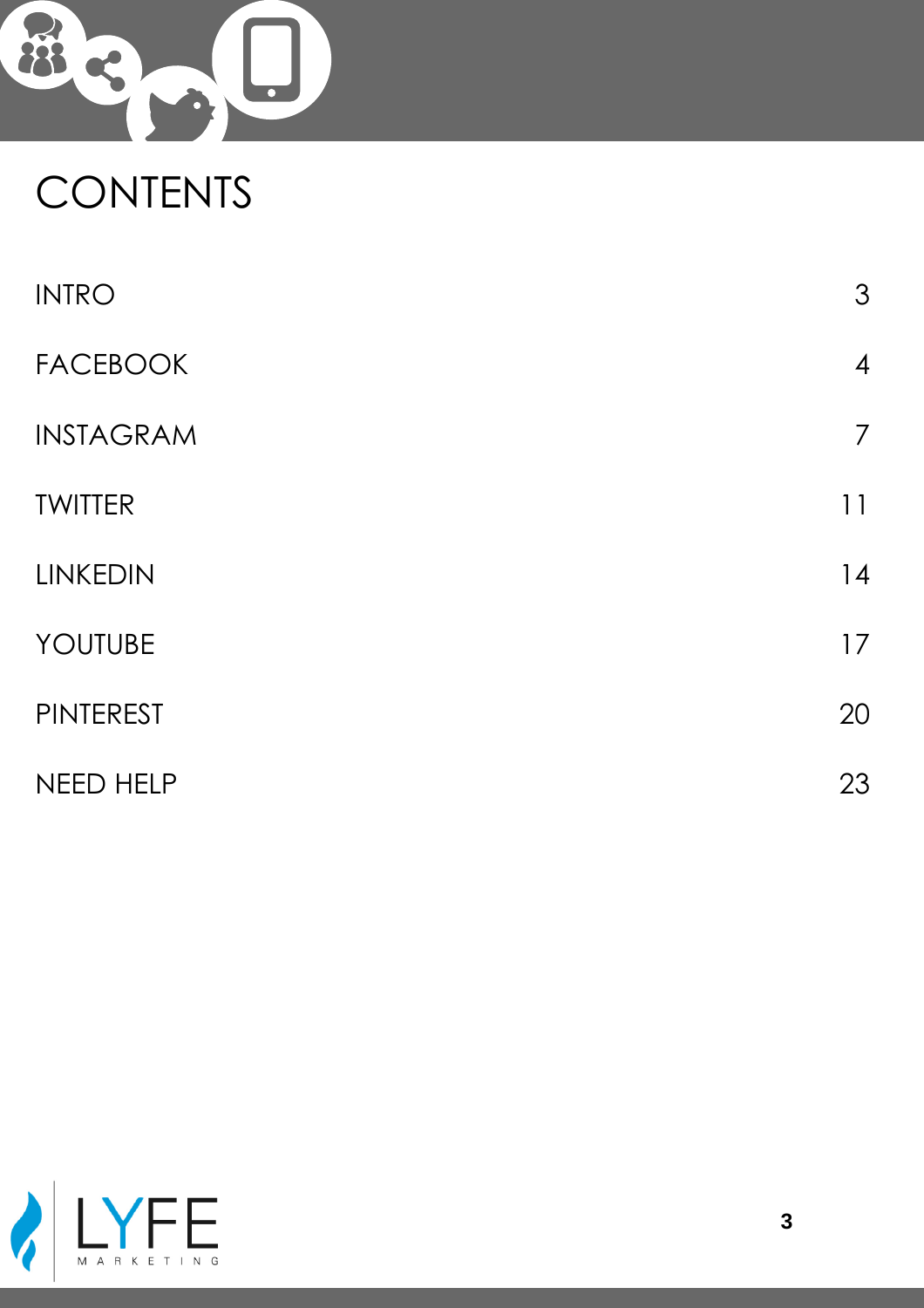

#### **INTRO**

Some of the best social media platforms for business, like Facebook and Instagram, have become essential tools in the modern marketer's toolbox. More and more consumers are using these channels to find new companies and engage with their favorite brands. However, most companies can't be everywhere at once, especially small businesses with tight marketing budgets. That's why it's vital for businesses to be strategic about which social media platforms they work to build a presence on.

The key to [successful social media marketing](https://www.lyfemarketing.com/blog/successful-facebook-ads/) in the new year will be choosing the best social media for your business. This is based on a number of factors, including the type of business you have, what audience you are trying to reach, your specific goals, and much more. Below, we've put together a quick and simple guide to choosing the best social media for business in the new year.

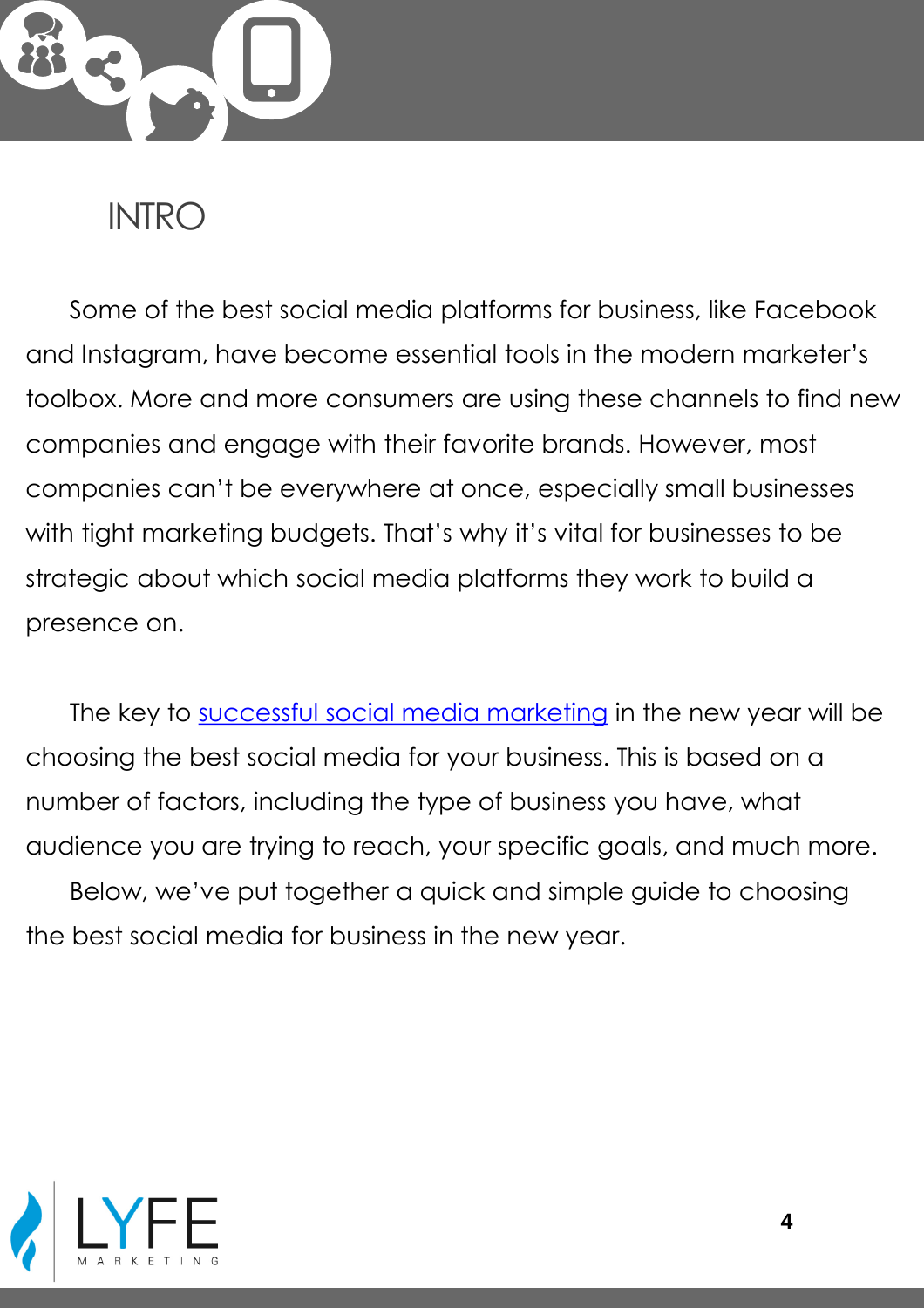

#### Facebook



Distribution of Facebook users in the United States as of January 2017, by age group and gender

Facebook is one of the best social media platforms for businesses to use to reach their target market – whatever that audience may be. With nearly 2 million monthly active users, Facebook is the world's largest social media platform with the most diverse audience.

When it comes to age, users of all ages are logging onto Facebook, with the largest demographic being those aged 25 – 34. The graph below shows the distribution of users on Facebook by age:

If your business is marketing to teens, ages 13-17, you may find that less of your audience is spending time on Facebook. However, if you are focusing on age groups 18 or older, you will find that Facebook is a worthwhile investment for your company.

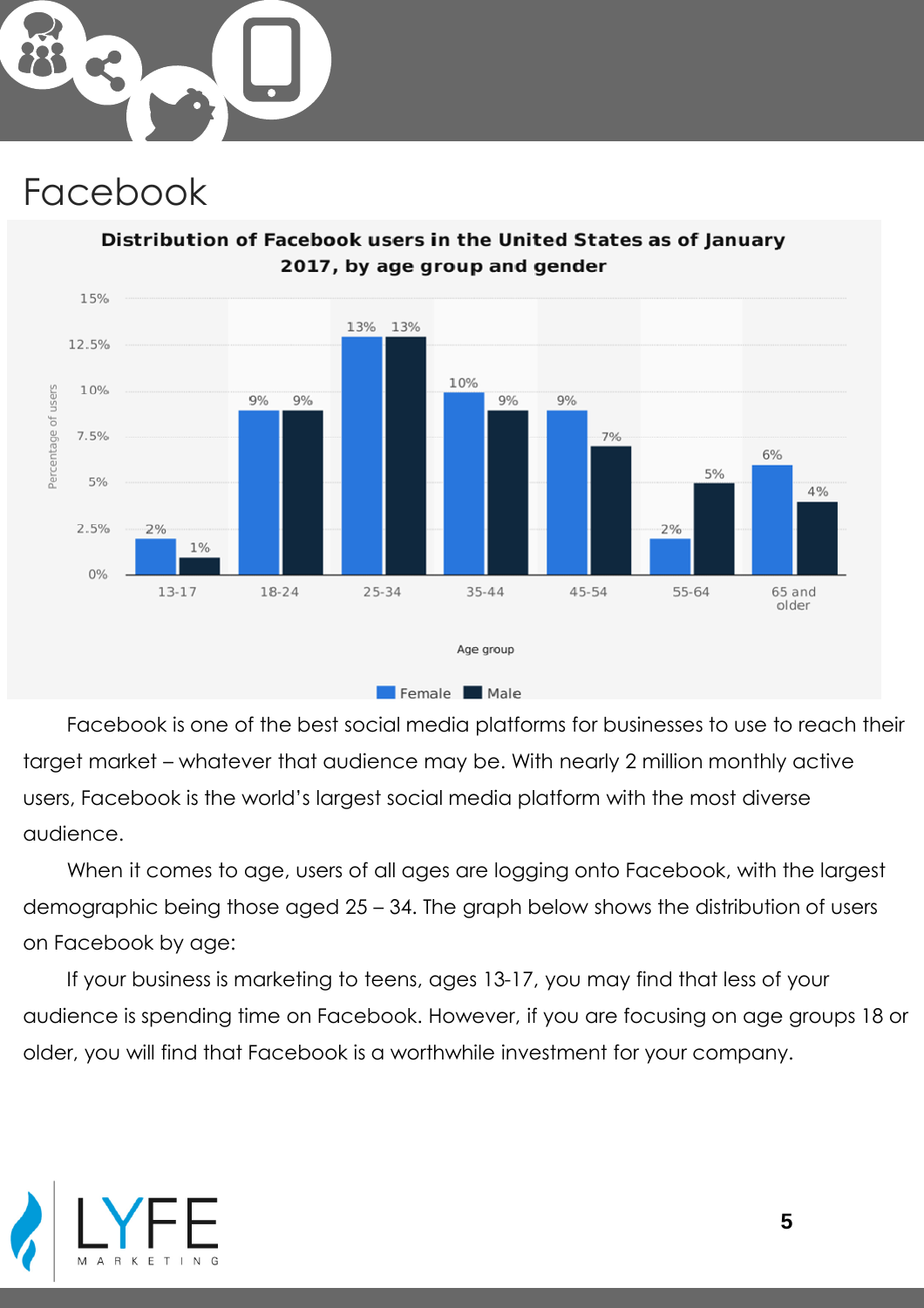

#### Facebook

There is a pretty even balance of genders on Facebook. About 76% of all female and 66% of male U.S. internet users are on Facebook. This means that whether you are targeting females, males, or both genders, you should be able to find an audience on this social media platform.

Income and education demographics can also be useful when choosing the right social media platform for your business. About 72% of online users that have incomes of over \$75,000 spend their time on Facebook. While 74% of Facebook users have completed some form of higher education. This shows that consumers on Facebook are both educated and have money to spend, making it a great place for any business that is trying to attract these types of users.

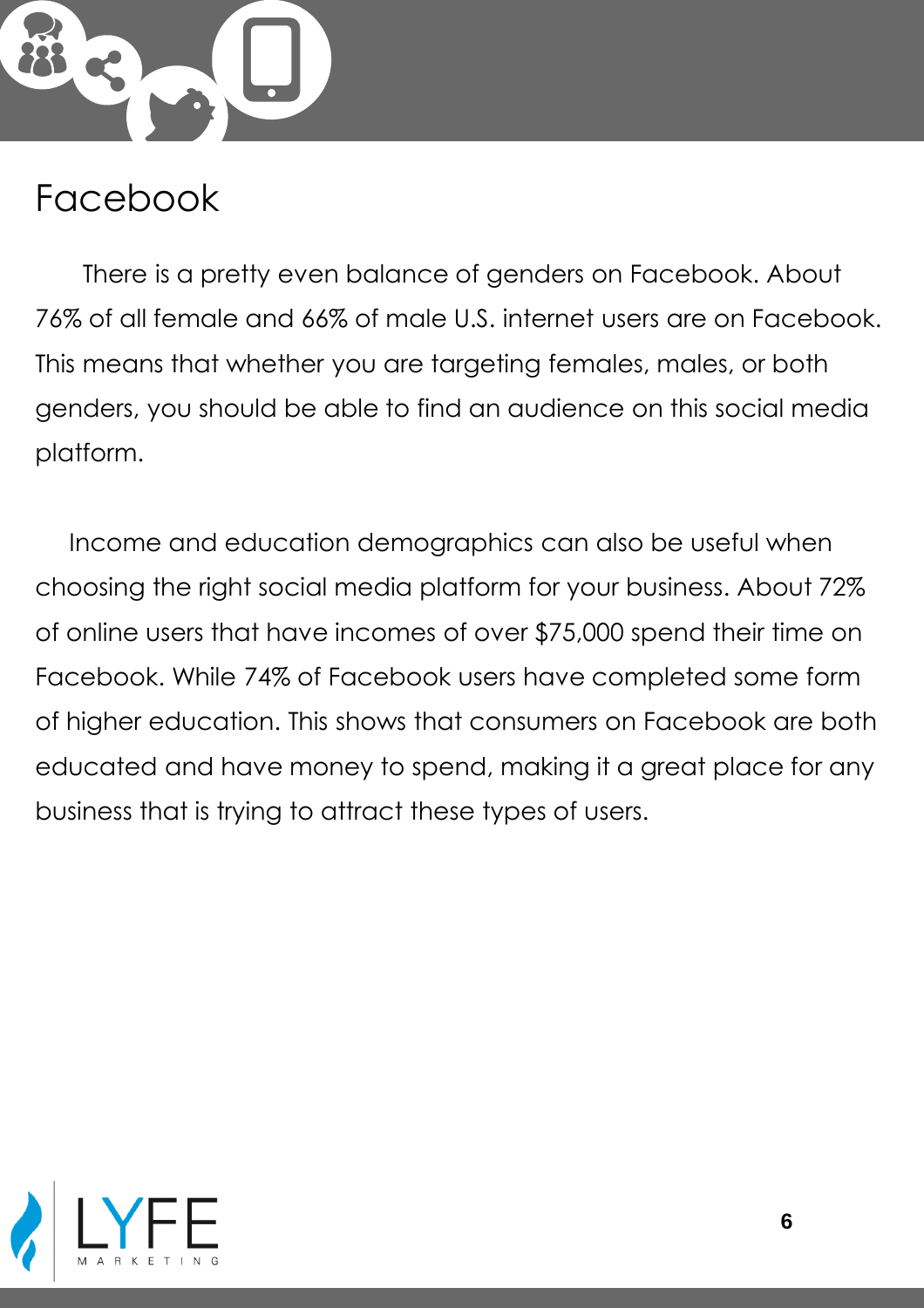In addition to providing you the ability to connect with a great number of people from diverse backgrounds, there are a few unique features that Facebook can offer your business. What makes Facebook one of the best social media platforms for business is [its targeted digital advertising platform](https://www.lyfemarketing.com/blog/facebook-advertising-statistics/). With Facebook ads, you are able to target those who are most likely willing and ready to purchase your products or services. This ensures that your business gets your ad content in front of the right users at the right time.

Another reason why Facebook is one of the best social media platforms for business is their e-commerce integrations. Facebook makes it easy for users to purchase from your company through the social media platform. Making a purchase is as easy as clicking one button. Now that Facebook has allowed brands to interact with customers through Facebook messenger, you can also provide shipping updates and other order notifications through the Facebook platform as well.

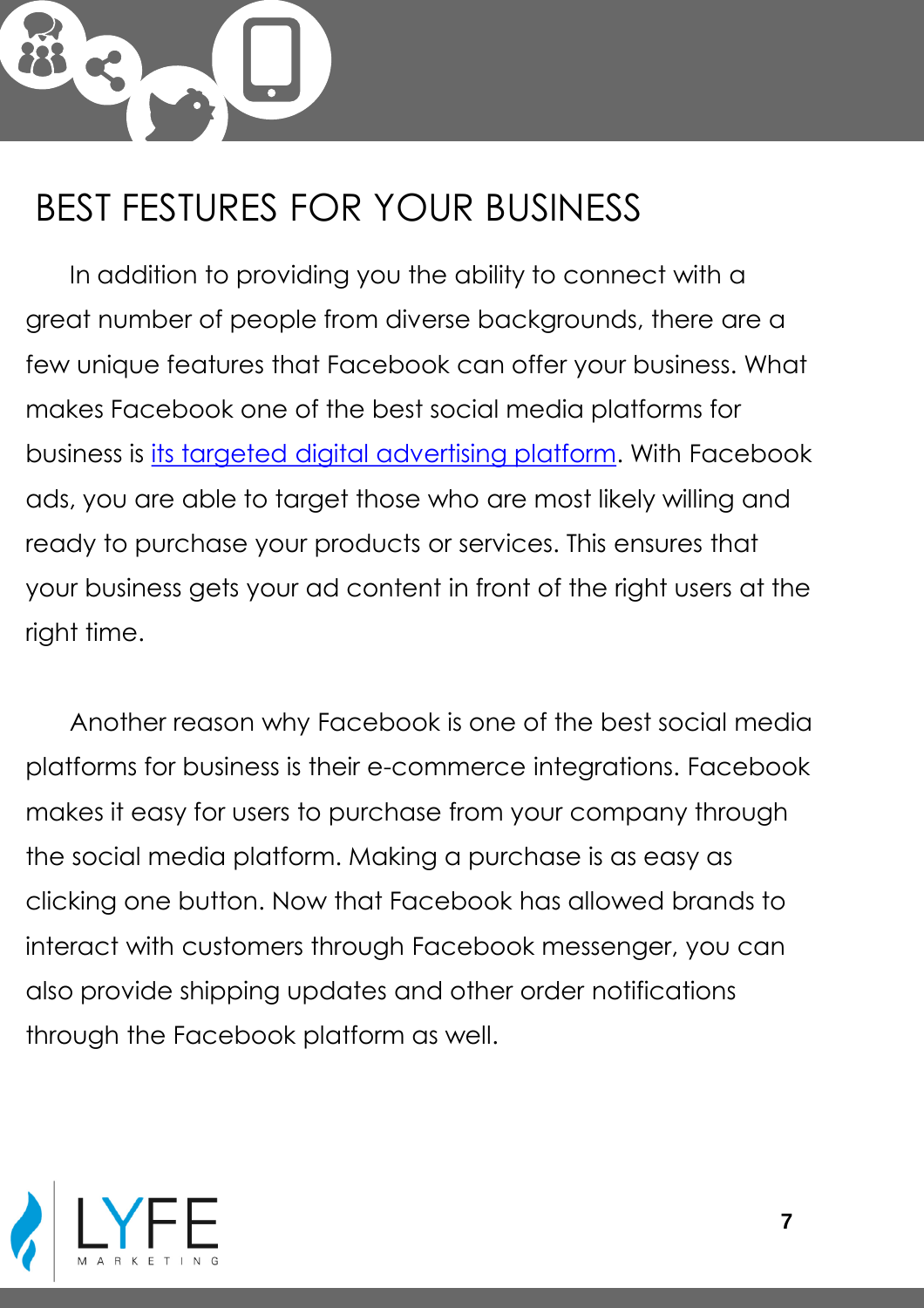

#### Instagram

Owned by Facebook, Instagram is another popular channel that promises to be one of the best social media platforms for business in 2018. Instagram has more than 700 million active users who log onto the app to enjoy photos and video posts from their friends, family, and yes, even brands. In fact, according to BrandWatch, 50% of users follow brands on Instagram.

To determine if Instagram will be one of the best social media platforms for your business, let's look at the demographics. Here is an easy-to-read breakdown of Instagram users:



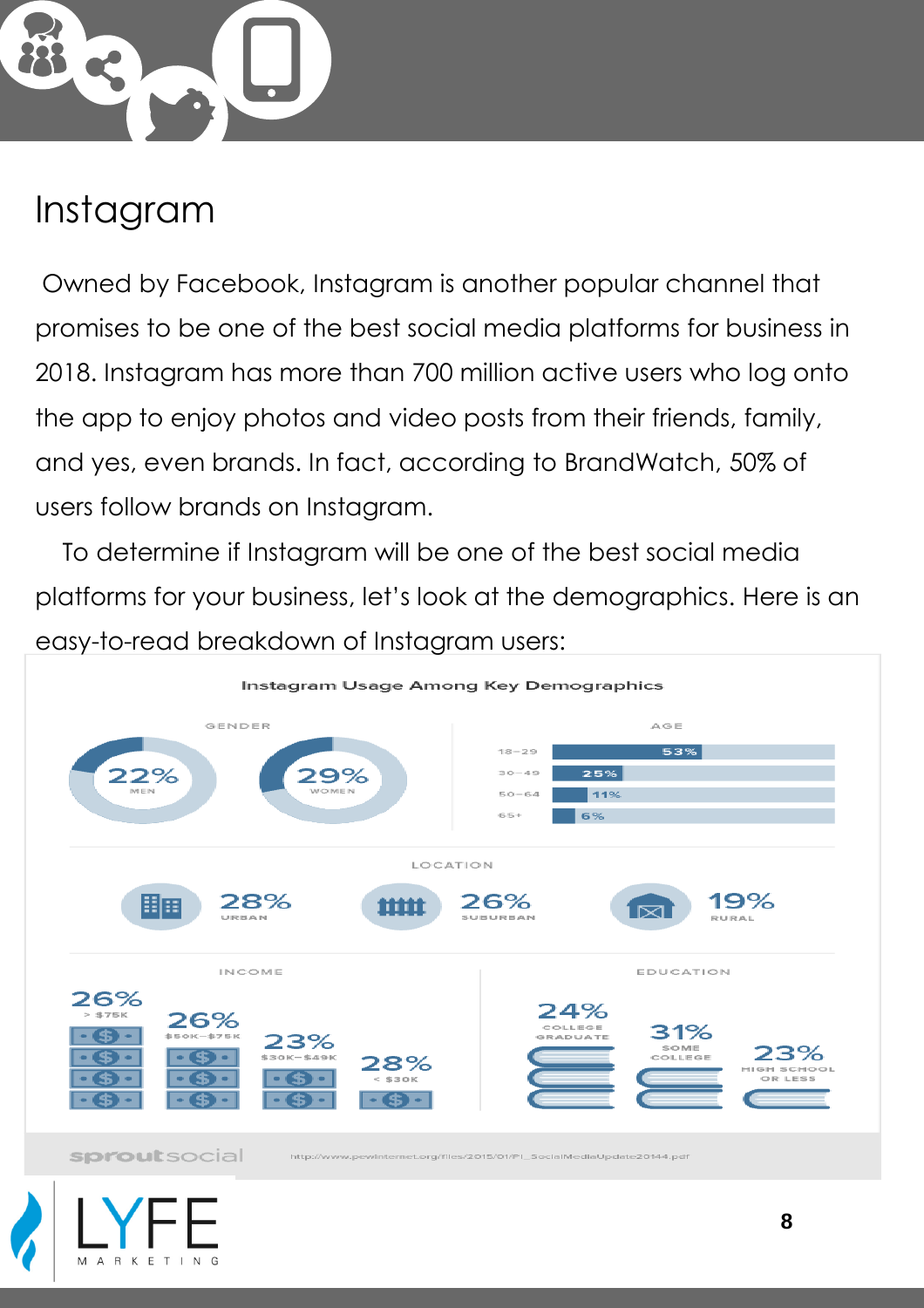

#### Instagram

As you can see from the chart, Instagram's audience skews a little younger than some of the other social media platforms with 53% of people ages 18 to 29 on Instagram. This makes Instagram a great channel for businesses that are aiming to reach an audience that's 30 or younger. There are also more female users than male users, making this a great channel for brands that are targeting female consumers.

You'll notice that 31% of users have "some college" experience and 28% of Instagrammers make less than \$30,000 a year. This is most likely due to the large portion of younger users logging into the channel each day. However, as you can see from the chart above, there is a somewhat even spread across income ranges and educational background, suggesting that you can still reach more diverse audiences beyond younger consumers.

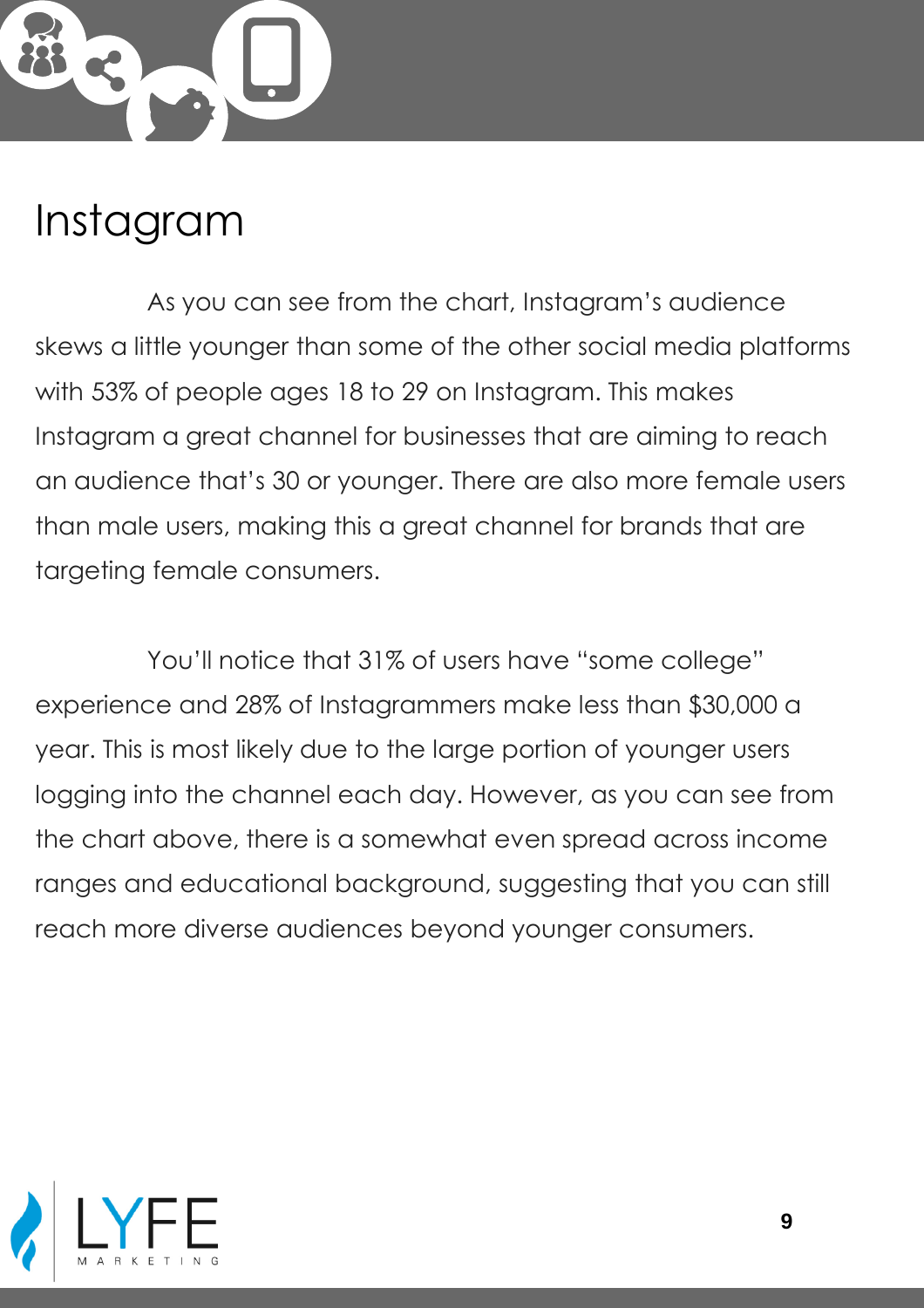Instagram's unique social media platform can provide some powerful benefits for your business. One of the best benefits of Instagram is that it allows you to tell your brand's story with unique and engaging visual content. Unlike other social media platforms, Instagram is focused on visuals, both images and video. No matter what industry your company is in, you can use Instagram to showcase your products and tell your brand story in a way that's visually appealing.

One interesting feature that can be useful in social media marketing in 2018 is Instagram stories. With Instagram stories, you can take live video and share it with all of your followers. With this feature, you can easily provide behind-the-scenes footage of your business and share important news and updates with your followers.

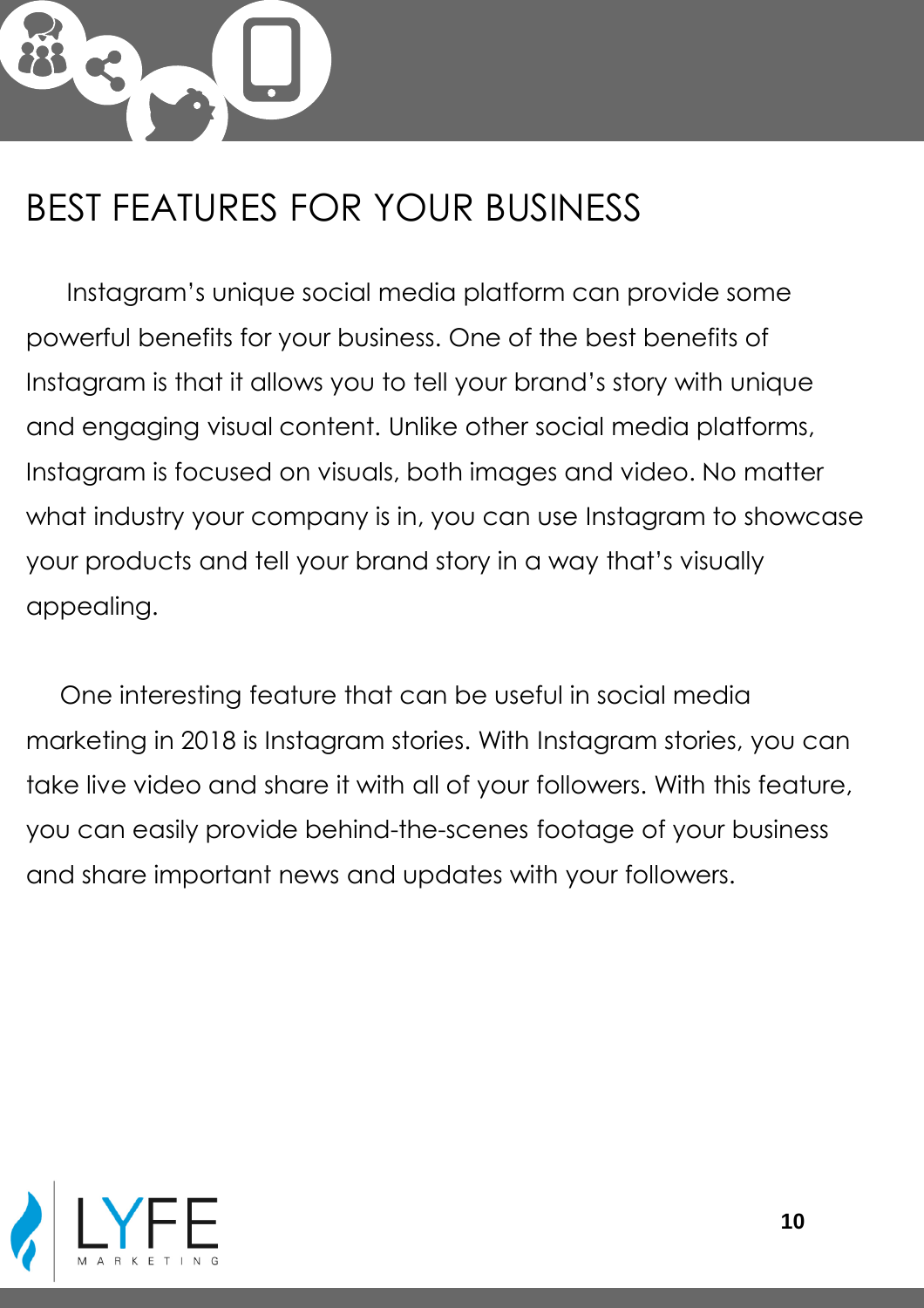Like Facebook, Instagram also allows you to message users directly. This can be a great tool for customer service. For instance, if a consumer finds you on Instagram and has a question about your products or services, they no longer have to navigate to your website or pick up the phone to ask. Instead, they can direct message you through Instagram, which allows you to answer questions and address concerns instantly. If this excites you, Instagram may be your best social media platform for business.

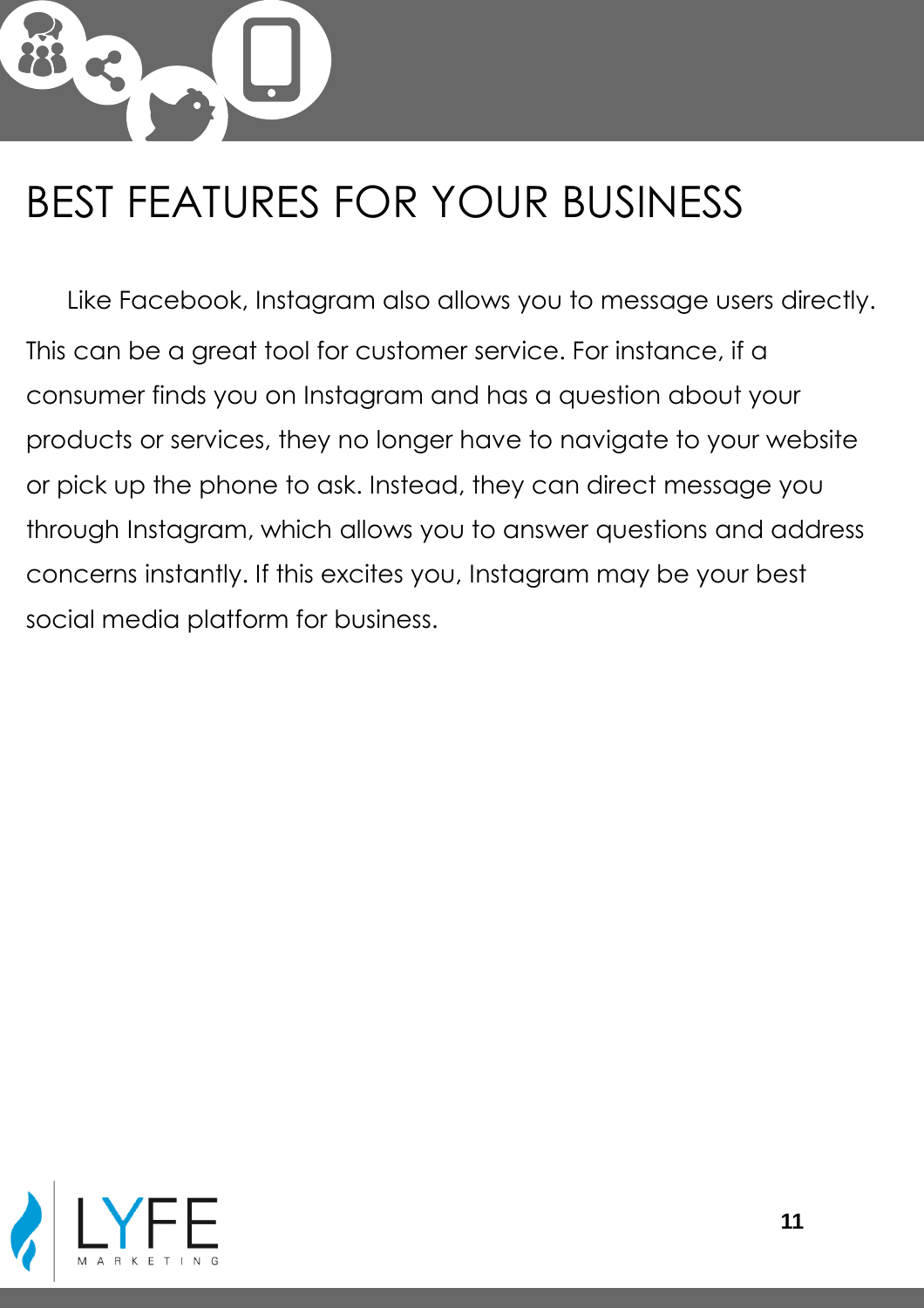

#### **Twitter**

With an average of about 328 million active Twitter users worldwide, this channel is yet another one of the best social media platforms for your 2018 social media marketing strategy. As one of the top 10 websites in the United States, Twitter is the go-to place for the latest news and trends on a variety of topics. This makes it an excellent channel for sharing brand updates and being a part of the online conversation surrounding your industry.

24% of men and 25% of women use Twitter. This makes it a viable option for brands that target male consumers, female consumers, or both. The audience on Twitter also tends to be a bit younger with 36% of users between the ages of 18 to 29. However, as you can see from the infographic below, there are also a good amount of Twitter users in older age groups as well, which means that the channel can be valuable for brands targeting a wide range of customers in terms of age.

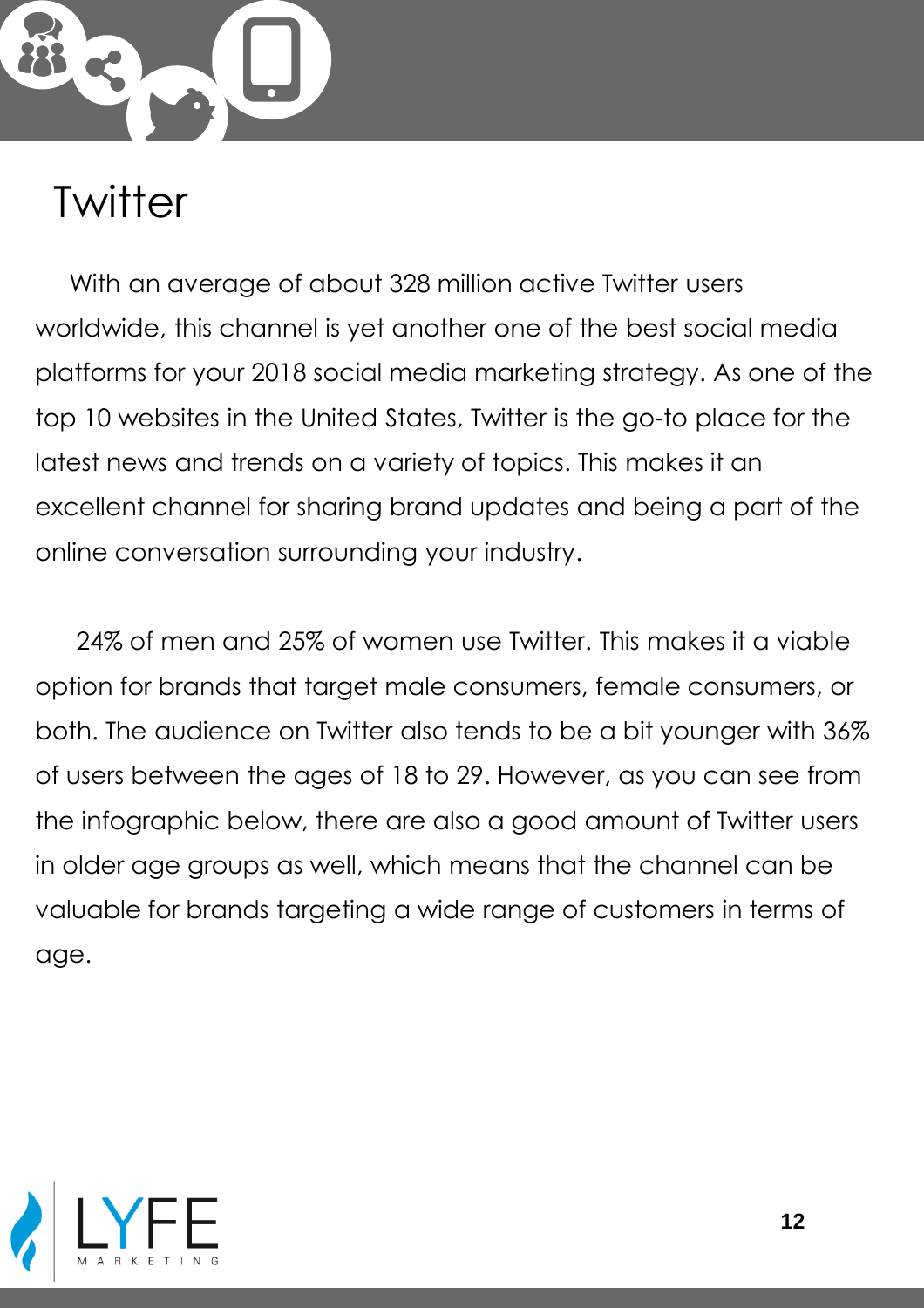

#### **Twitter**



Distribution of Twitter users in the United States as of December 2016, by age group

From this chart, you'll notice that the majority of Twitter users have at least some college experience and make between \$50,000 and \$75,000 or more. There is also a pretty even spread between users in urban, suburban, and rural areas. This indicates that the social media platform is ideal for brands that are trying to reach a wide audience online.

![](_page_12_Picture_5.jpeg)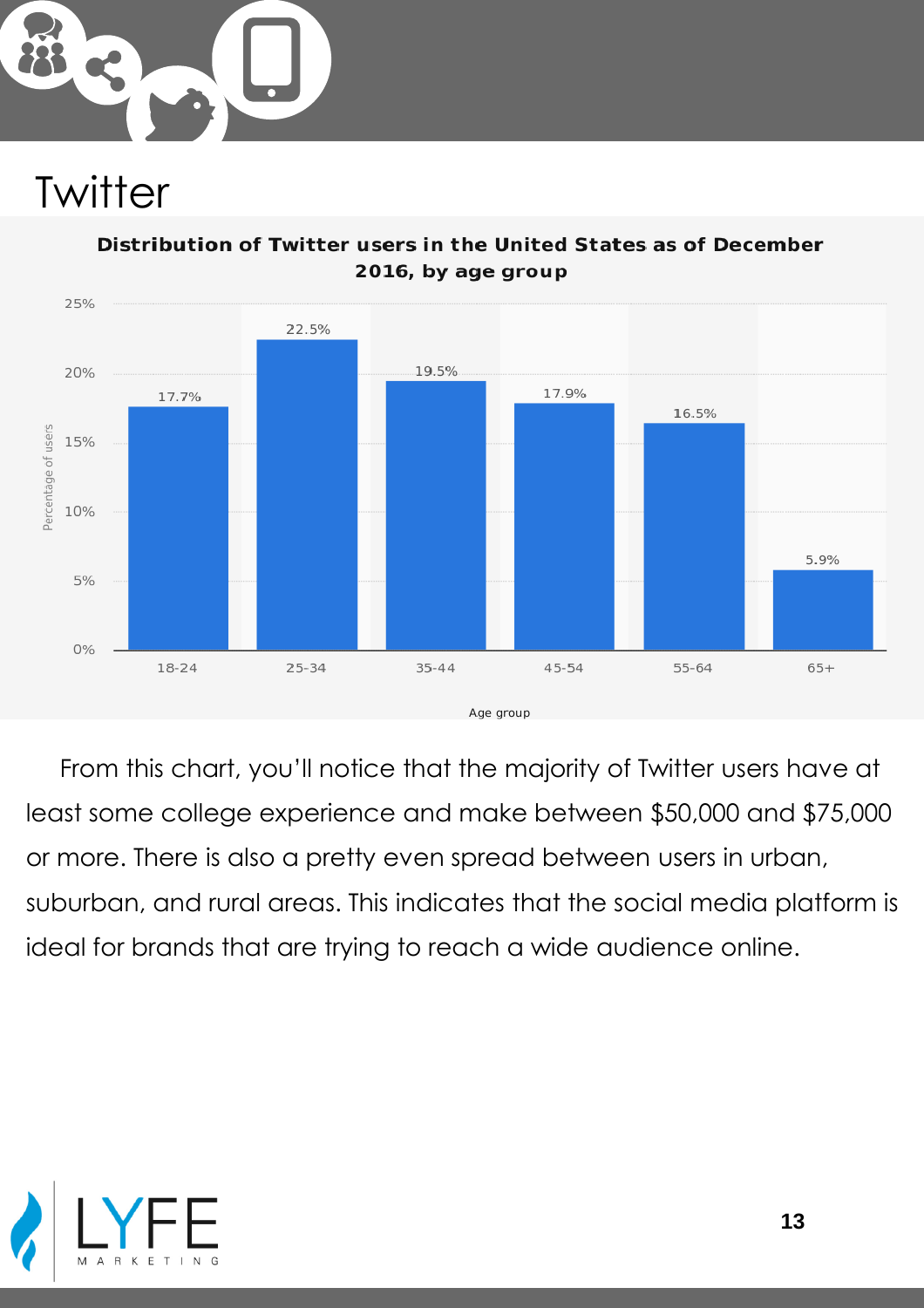When it comes to Twitter, there are a few valuable features that may help it qualify to be one of the best social media platforms for business. Brands can use Twitter to reach and engage their audience. Hashtags allow you to follow and participate in conversations about trending topics in your industry. You can use hashtags to reach new audiences who might be interested in your content. Your brand can also take advantage of topics that are trending to expand your reach.

Twitter also offers advertising opportunities for companies that want to deliver digital ads to their target customers on the social media platform. They have multiple options for ad formats, depending on your unique digital advertising goals. You can promote your account, which will show up in the left column or promote a tweet from your brand, which will appear in the user's Twitter feed. There is also the option to promote a certain trend that your company may be using to start a conversation among target users.

![](_page_13_Picture_3.jpeg)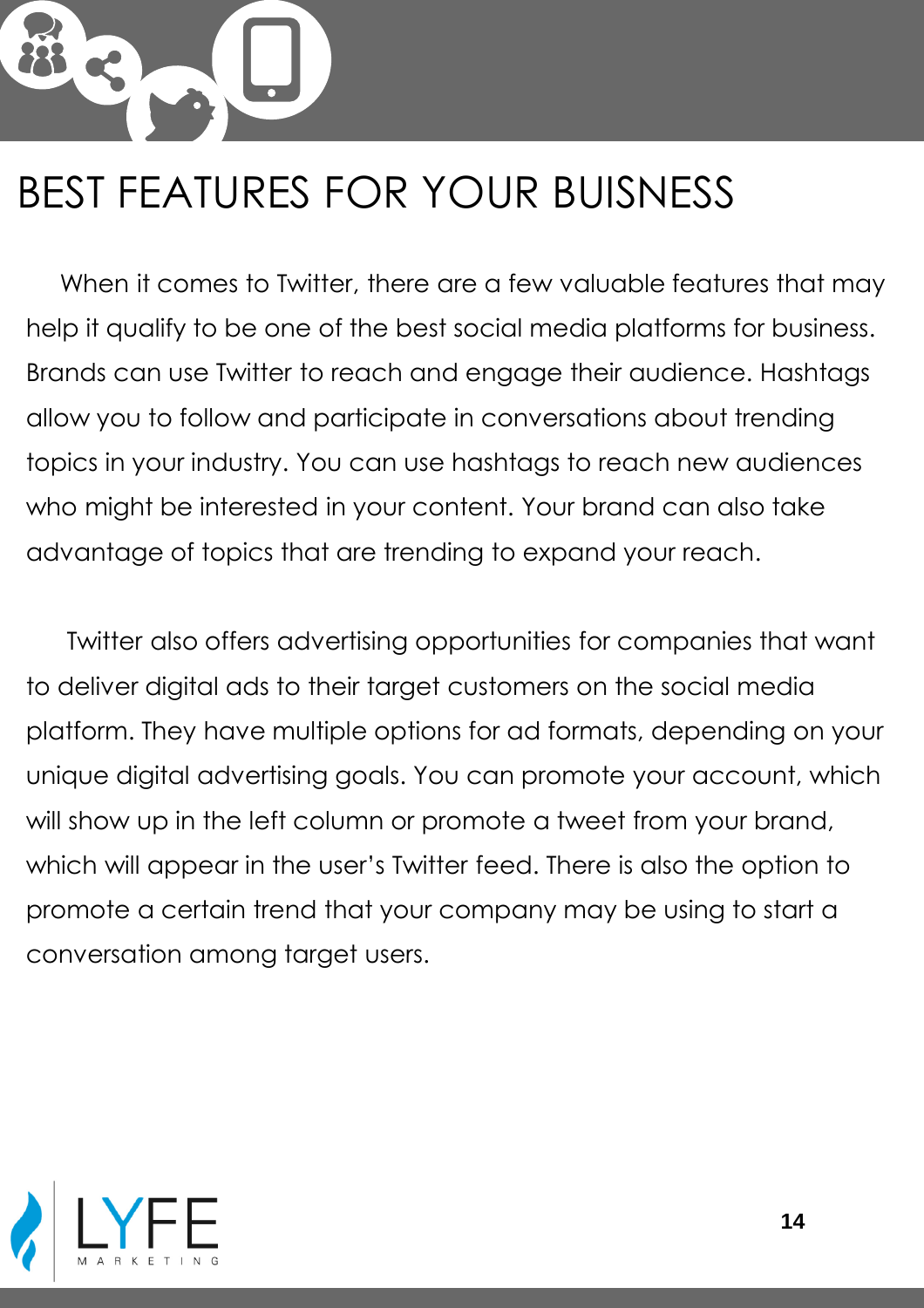![](_page_14_Picture_0.jpeg)

### LinkedIn

Acquired by Microsoft in 2016, LinkedIn is one of the best social media platforms for professionals. Companies use this channel to post a variety of different types of content from job openings to company updates to different content assets like whitepapers and case studies. This has also become a popular platform for job recruiting as recruiters can see which users are open to new job opportunities while having a readily available overview of their job experience.

Given the fact that LinkedIn is a social networking platform for professionals, it should come as no surprise that this channel is best used for business-to-business or B2B brands that aim to reach professionals and business decision-makers. The demographics show that 50% of users have a college education, with an additional 27% having attended "some college." In addition, nearly half of all LinkedIn users make over \$75,000 a year with an additional 32% making between \$60,000 and \$74,999.

![](_page_14_Picture_4.jpeg)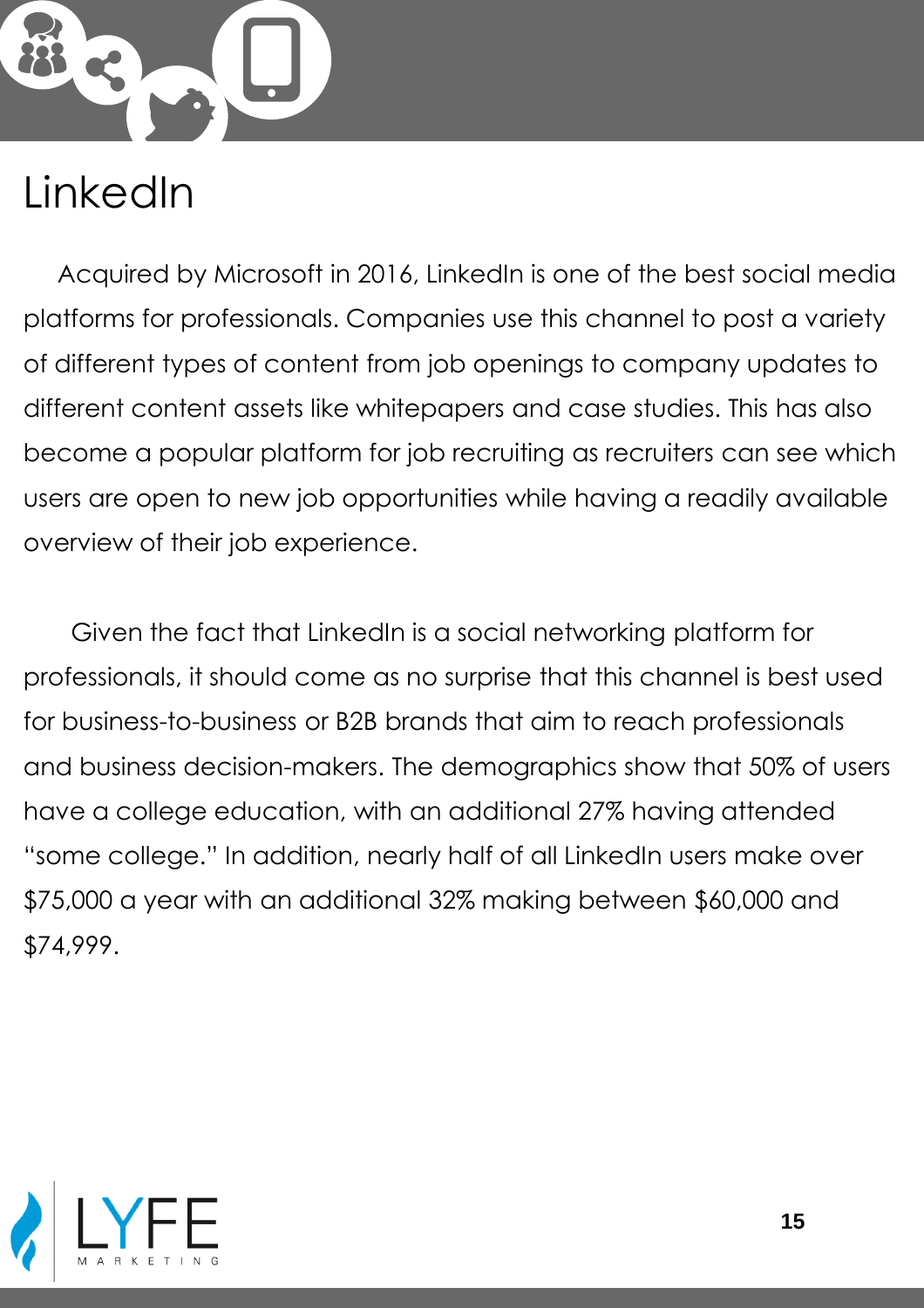![](_page_15_Picture_0.jpeg)

### LinkedIn

![](_page_15_Figure_2.jpeg)

Distribution of LinkedIn users in the United States as of December

Though B2B brands are often not targeting a certain gender or age group as they are often more interested in the individual's industry or job title, looking at gender and age demographics reveals that there is a fairly even spread when it comes to LinkedIn. As you can see, 31% of men and 27% of women in the United States are using this channel to network and identify new opportunities. When looking at general age groups, 34% of users between the ages of 18 to 29 and 33% of users between the ages of 30 to 49.

![](_page_15_Picture_5.jpeg)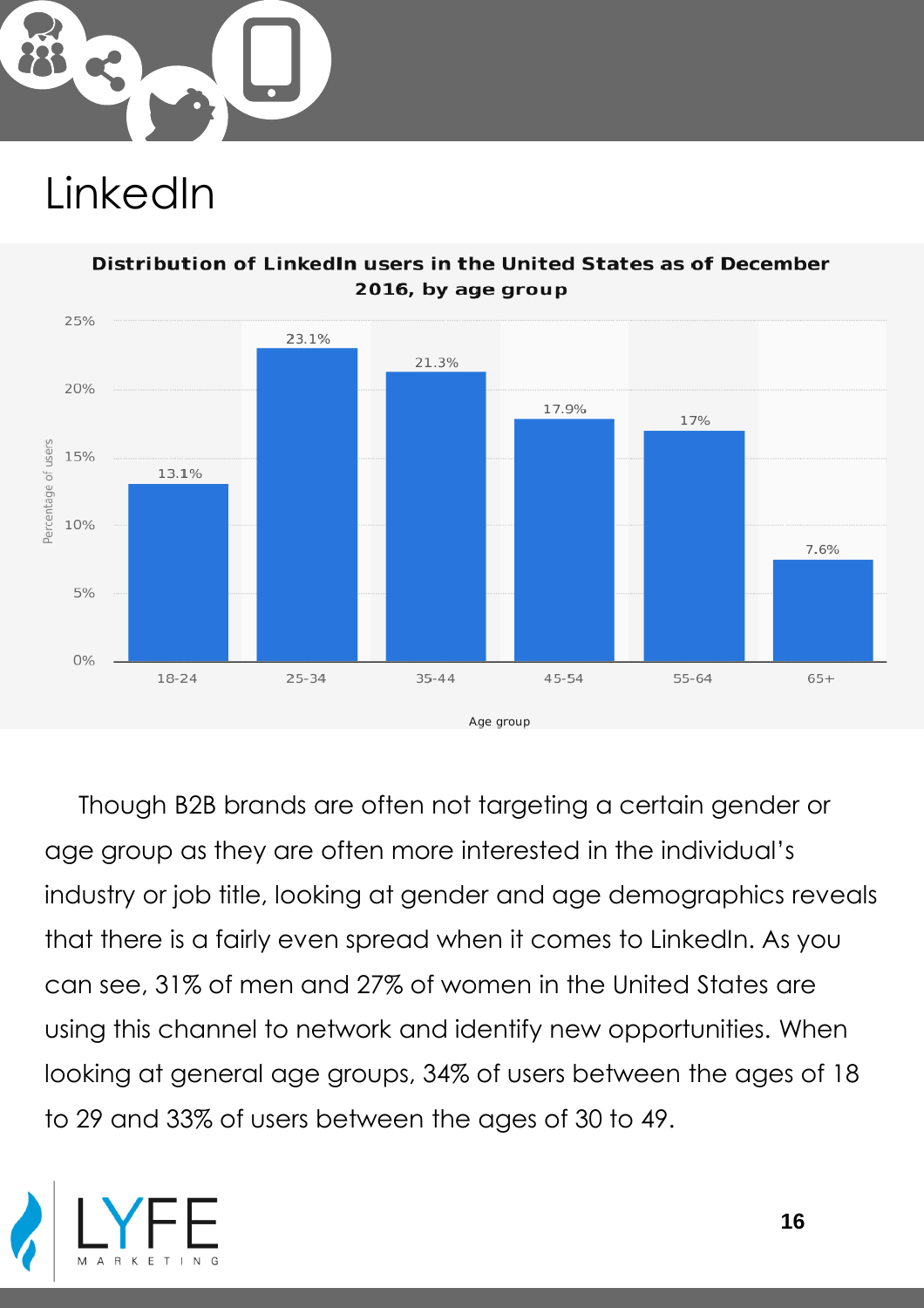One of the best qualities of LinkedIn is that audiences on this social media platform are business-minded. This means that they are often open to networking opportunities and hearing about ways to improve the way they work or make their job easier. This provides an excellent opportunity for B2B brands that would like to connect with business decision-makers across different industries.

Another feature that makes LinkedIn one of the best social media platforms for B2B social media marketing is digital advertising opportunities. Though digital ads on LinkedIn may be more expensive than ads on Facebook, this ad opportunity allows B2B brands to reach individuals from the specific industries that they are targeting. Similarly, LinkedIn allows you to deliver ad content to those with the job roles that are involved with making purchasing decisions related to a company's B2B offering.

LinkedIn also has groups that users can join and participate in based on their industry, job function, or career interests. This provides an excellent opportunity for brands to drive real engagement with influencers and decision makers across different industries.

![](_page_16_Picture_4.jpeg)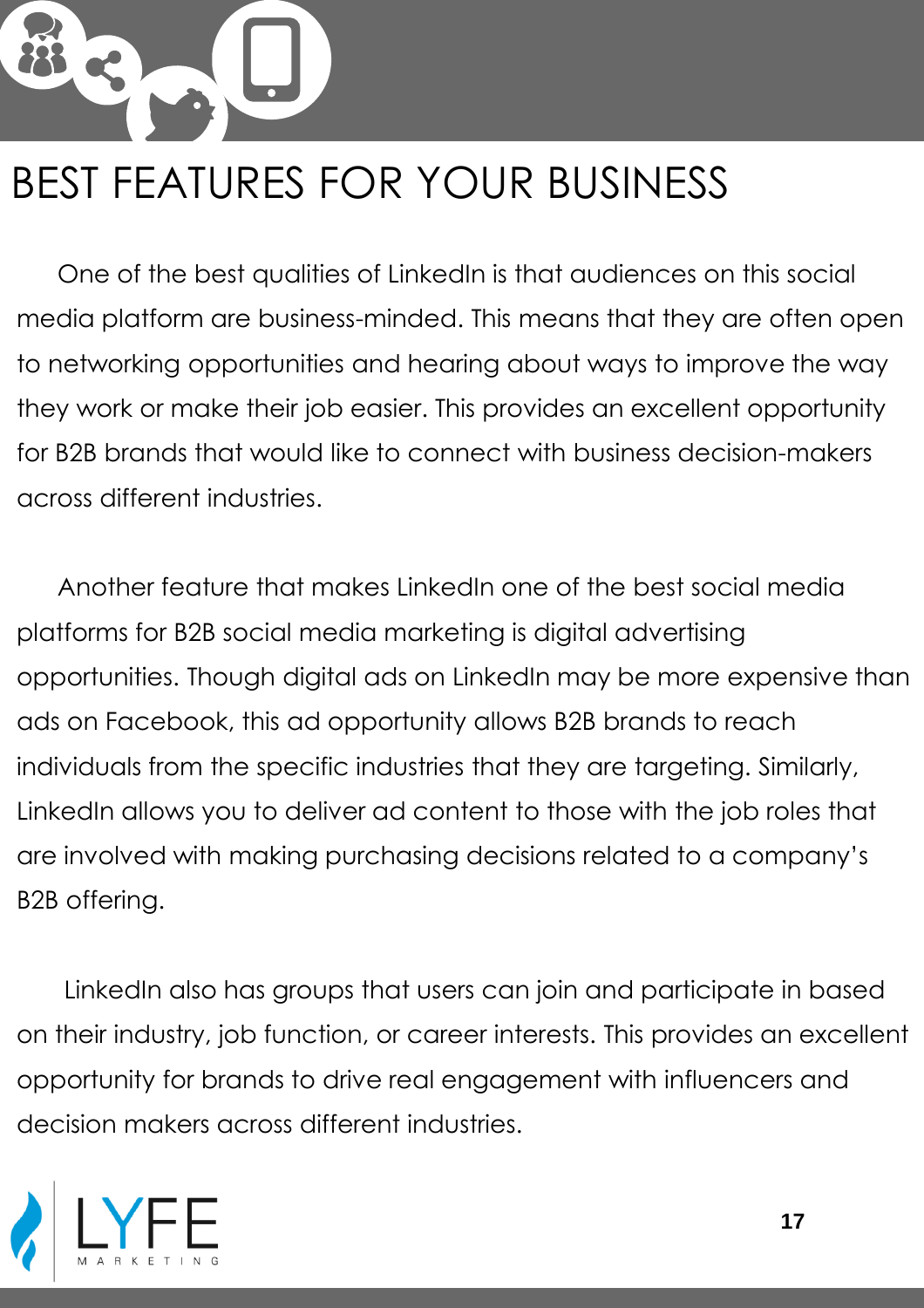![](_page_17_Picture_0.jpeg)

#### YouTube

Founded in 2005 and acquired by Google in late 2006, YouTube has quickly become the second largest search engine in the world, right behind Google. What's more is that YouTube users are watching a billion hours of video each day and generating just as many views. This makes YouTube an excellent channel for reaching and engaging target consumers by creating and publishing compelling video content.

With over one billion users, this video sharing platform reaches more 18 to 49-year-old consumers than any cable network in the United States. When looking at gender demographics, YouTube users are predominantly male, with 55% male users and 45% female users. The graphic below offers additional information that can help you better understand the YouTube audience, taken from "The YouTube Generation Study" by Google and Ipsos Connect:

![](_page_17_Picture_4.jpeg)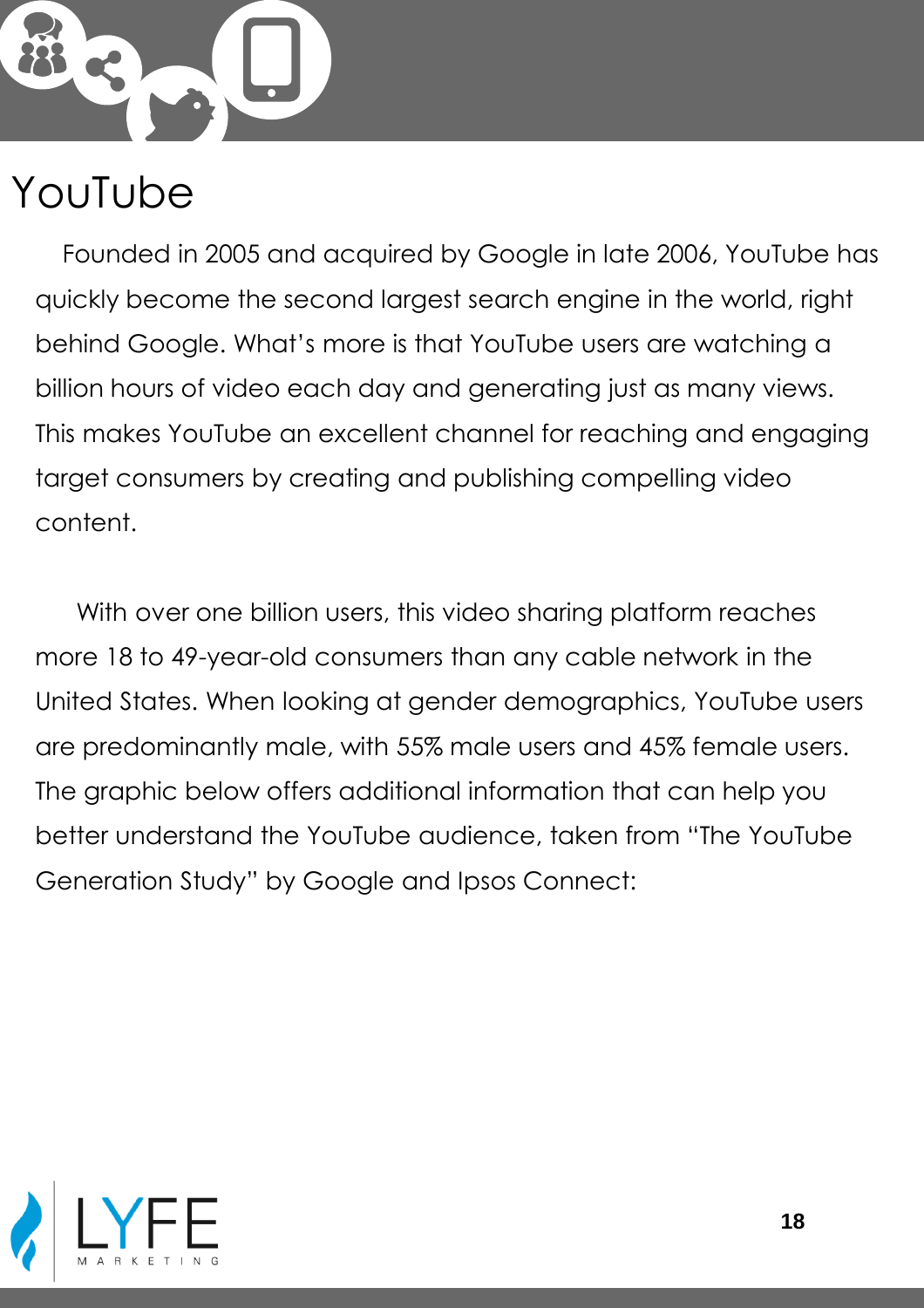![](_page_18_Picture_0.jpeg)

### YouTube

#### The YouTube Audience: Multi-Screen, Connected, Engaged

YouTube, and even YouTube on mobile alone, reaches more 18-49 year olds than any TV network in the U.S., broadcast or cable<sup>1</sup>. Here's a look at how 18-49 year old U.S. YouTube users are tuning in, the impact of YouTube creators and what this all means for brands.\*

ess otherwise noted, all data sourced from the Google commissioned Ipsos Connect "The YouTube Generation Study," U.S., November 2015 (18-49 year-olds, n = 1,125)

![](_page_18_Picture_4.jpeg)

As the data shows, 74% of YouTube users will watch brand channels weekly. This presents a great opportunity for companies to reach an active, engaged, and interested audience on a consistent basis. Further, the data shows that 63% of users have taken action based on a brand or creator video on YouTube, suggesting that this is one of the best social media platforms for influencing conversions.

on YouTube

![](_page_18_Picture_6.jpeg)

watch YouTube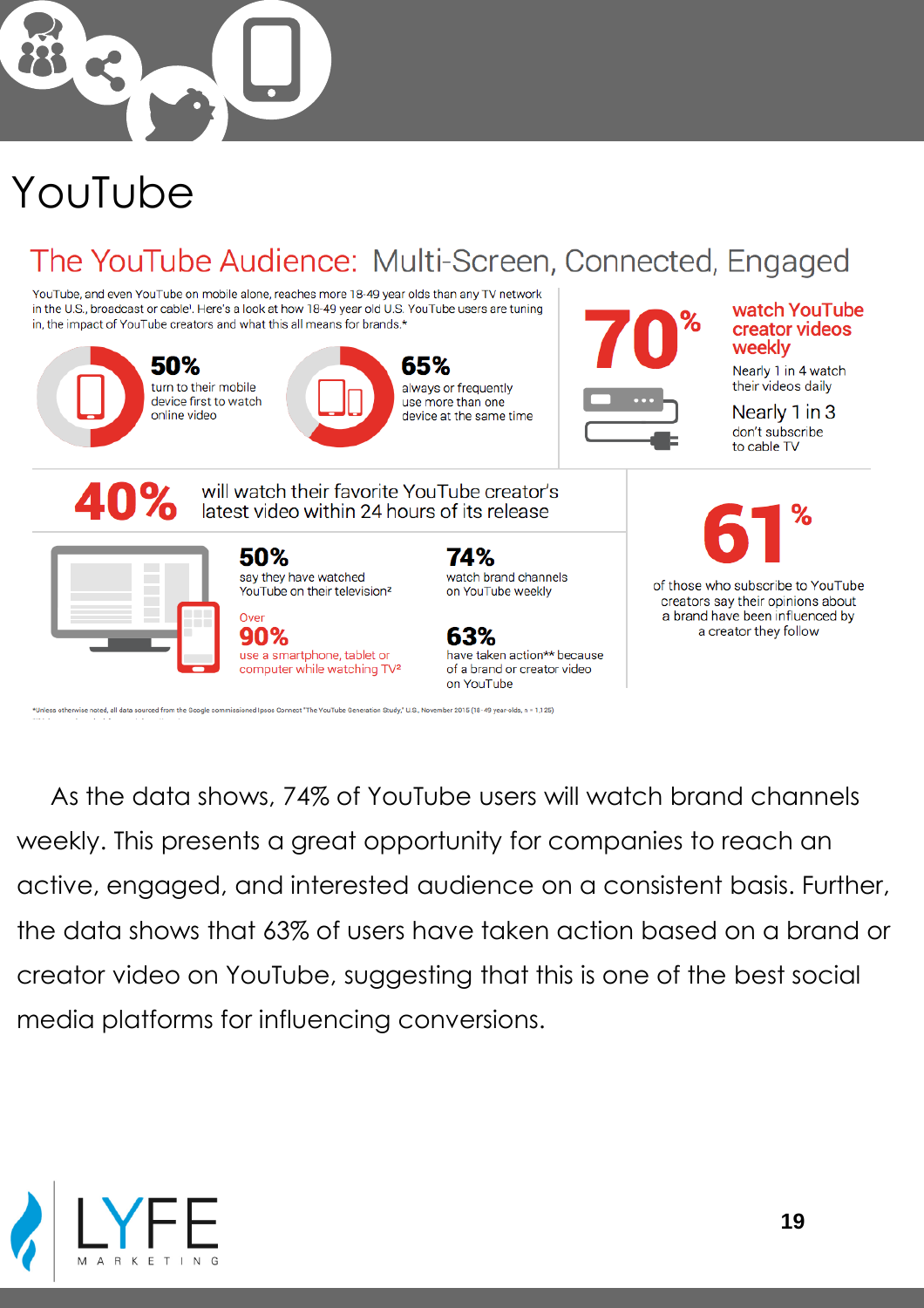Perhaps the greatest perk of YouTube is that it allows brands to access an unlimited amount of video hosting. This makes it an affordable way for businesses to publish video content that can drive more engagement and influence conversions. YouTube content can also be easily integrated onto your website or shared on other social media platforms for greater reach.

Not only does YouTube allow you to reach a wide audience of [viewers across the globe, but it can also help with your](https://www.lyfemarketing.com/atlanta-seo-company/) search engine optimization (SEO). The content that you post on your brand's YouTube channel is searchable in both YouTube and Google. That means that Google may just serve your YouTube video content in its search engine results page for keywords that you are trying to target. Remember, it's important to make sure that your YouTube videos are optimized for search [if you want to get the most out of this helpful](https://www.lyfemarketing.com/blog/social-media-seo/)  feature.

![](_page_19_Picture_3.jpeg)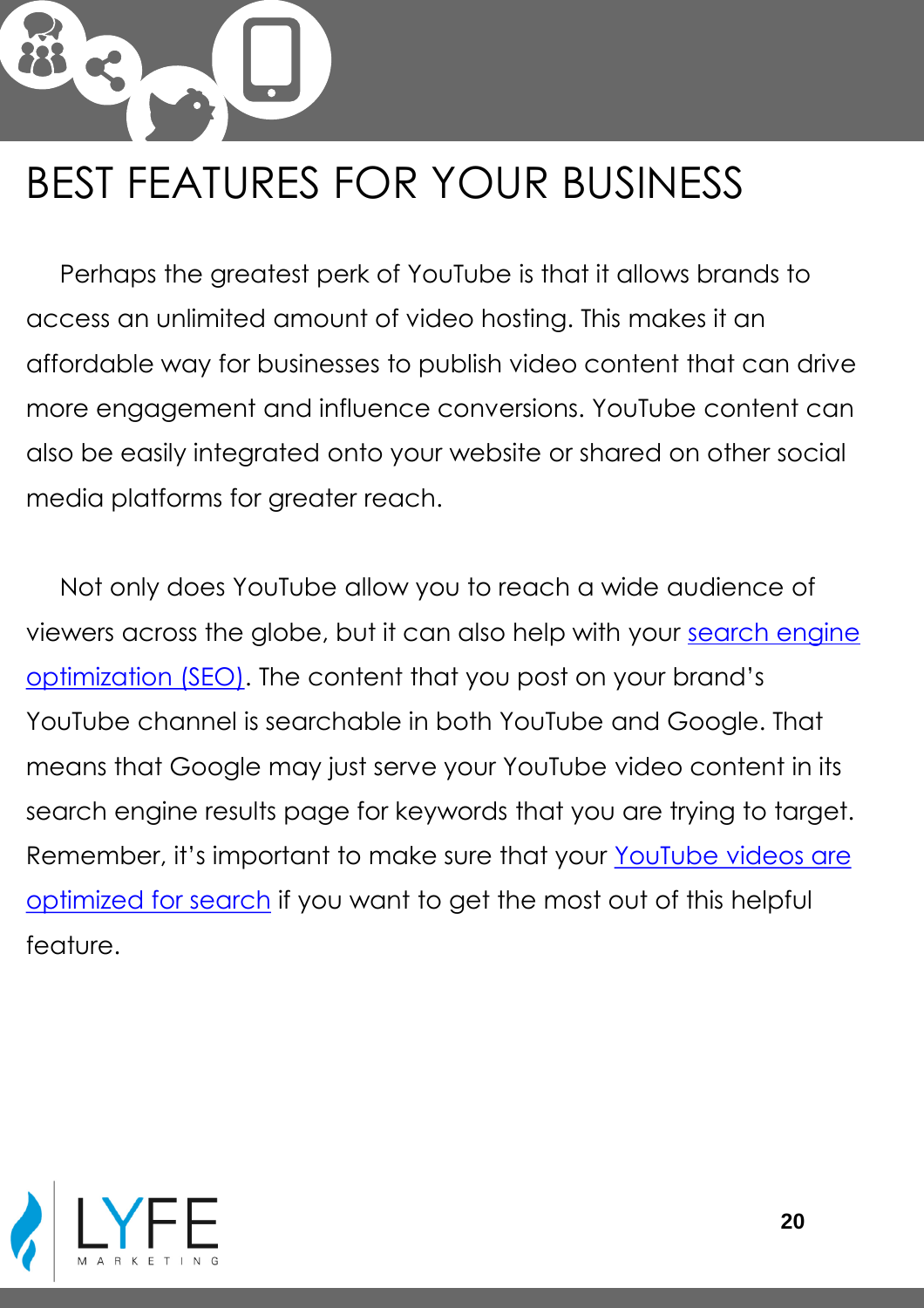![](_page_20_Picture_0.jpeg)

#### Pinterest

Pinterest was launched in March 2010, and has since reached 175 million active users. This social media platform is perfect for brands that have great images to share, which they can link back to their site to drive more traffic. Rather than just being an image-focused social network, Pinterest is designed to be a catalogue of ideas that inspires users start a new project, whether that be beginning a new home improvement project or kicking off new healthy habits through meal planning and exercise.

Pinterest's user group is predominately made up of women, making it a great platform for brands that are trying to reach a more female audience. In fact, 80% of the platform's users are women, and about 45% of all U.S. women are using Pinterest to find new recipes, fashion tips, DIY projects, and other advice and guidance on a range of topics.

![](_page_20_Picture_4.jpeg)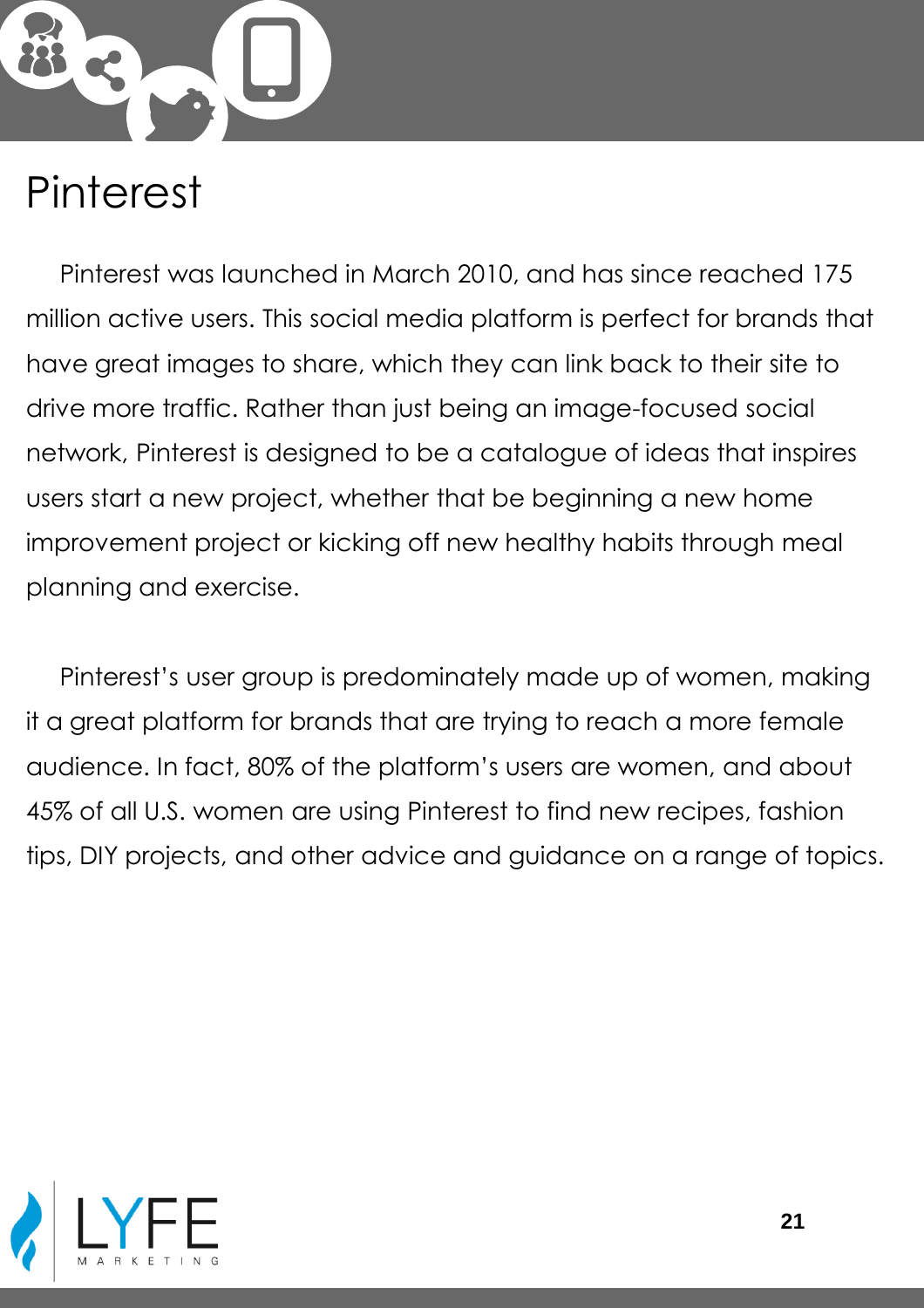![](_page_21_Picture_0.jpeg)

### Pinterest

![](_page_21_Figure_2.jpeg)

Another important thing to mention about Pinterest user demographics is that there is a pretty even spread of users across all age groups. With 17% of users between the ages of 18 to 24, 30% of users between 25 and 34, 25% of users between 35 and 44, and 16% of users between 45 and 54, brands that are trying to reach adult females in the U.S. will most likely find that their audience is active on Pinterest.

![](_page_21_Picture_4.jpeg)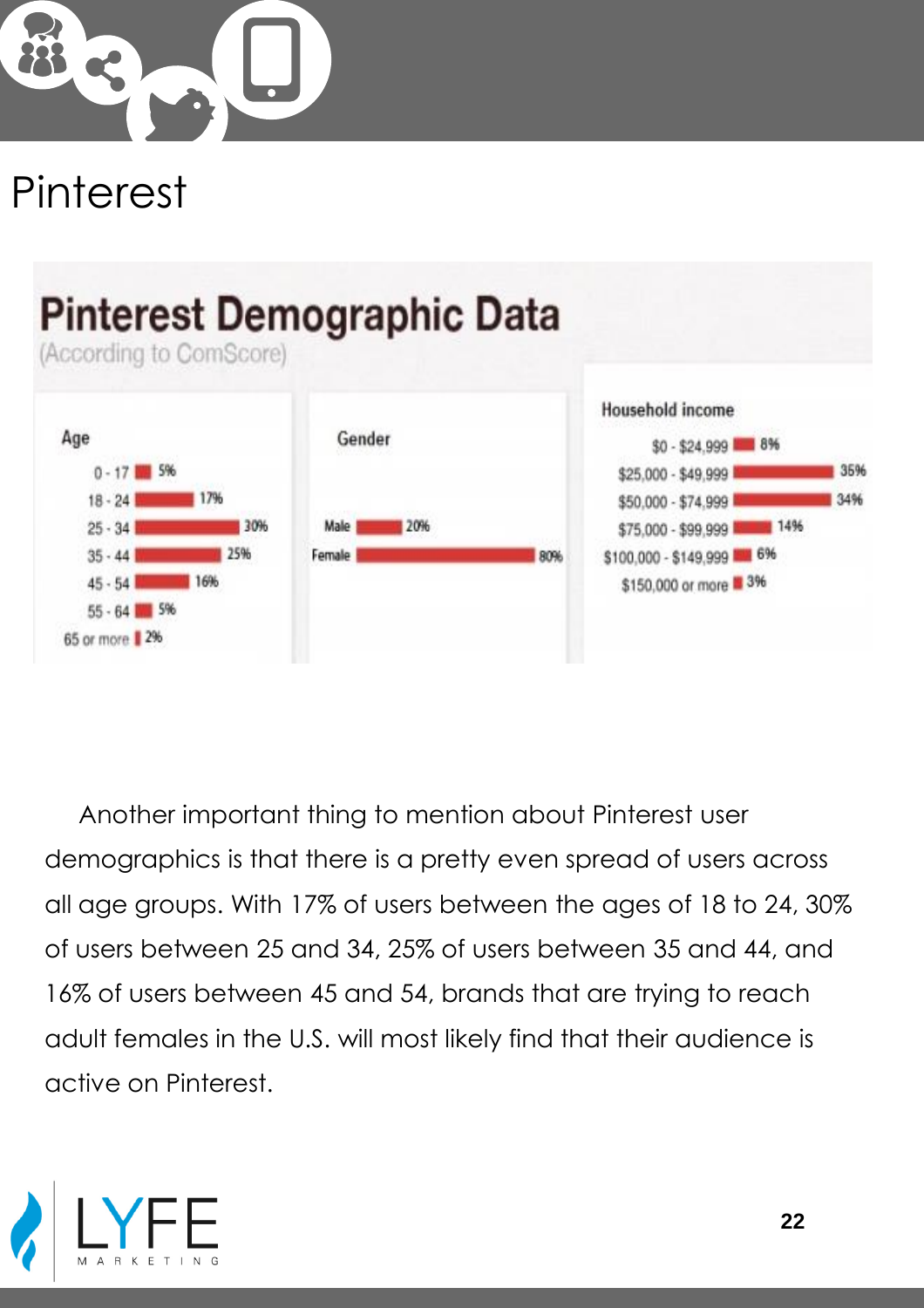One of the greatest aspects of Pinterest is that it has a significant reach among women across different demographics, including age, income, education level, and location. This makes it the perfect platform for any brand with products or services that are targeting women. The image-focus of the platform also makes it ideal for brands in the fashion, home décor, art, food, or fitness industries.

The Pinterest Buy Button makes it easier than ever to sell products directly from your Pinterest page. Users can now conveniently search and pin products on Pinterest, and then, with the click of a button, they can add their favorite items to their shopping bag. This feature makes Pinterest another way for brands to gain visibility and increase sales.

![](_page_22_Picture_3.jpeg)